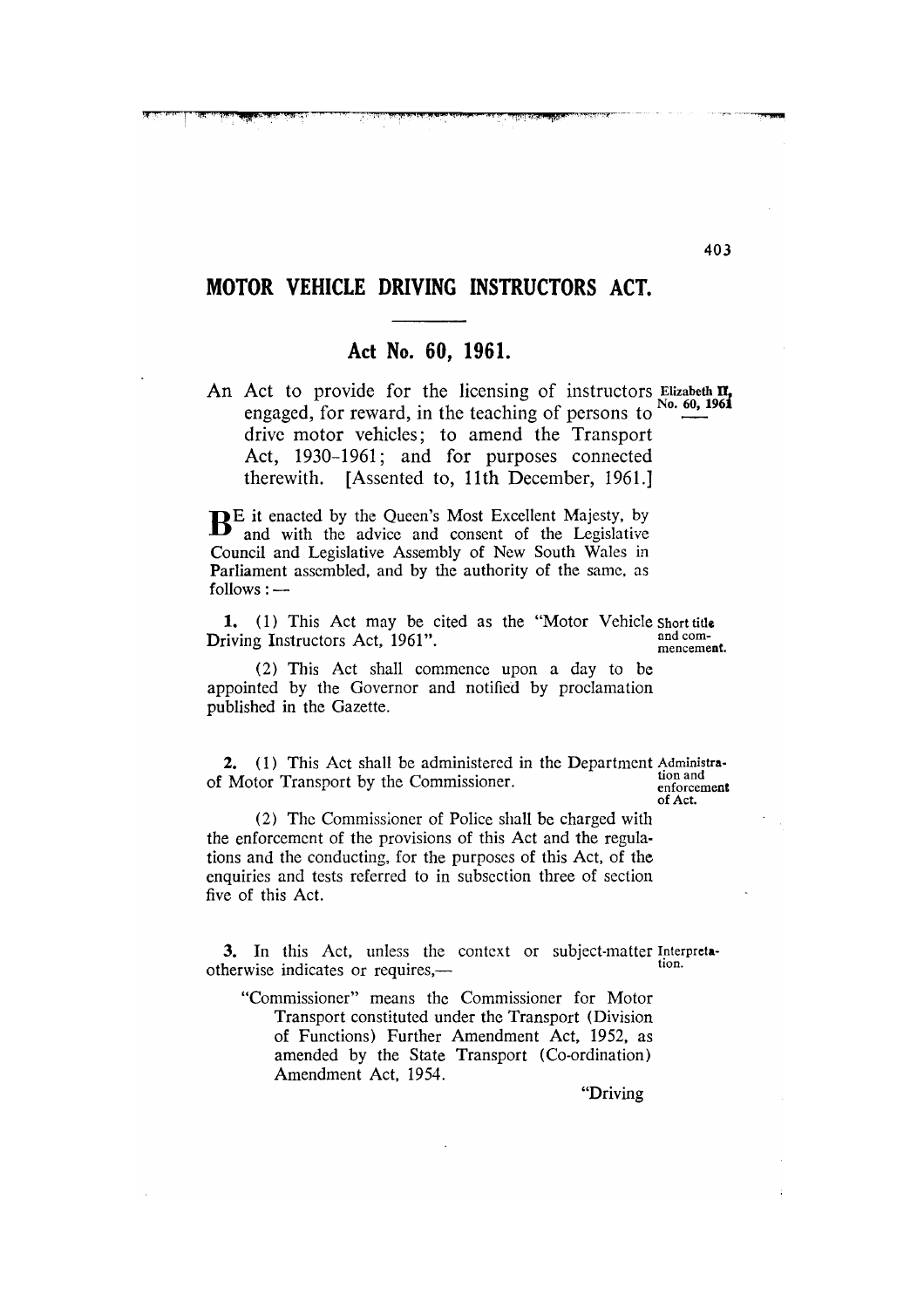No. 60, 1961

"Driving instructor" means-

(a) any person who-

- (i) on his own account or in conjunction with any other person, for reward, whether monetary or otherwise; or
- (ii) as an employee or servant or agent of any person, for remuneration by way of salary, wages, commission or otherwise.

and for the purpose of teaching any person to drive a motor vehicle, gives advice, instructions or demonstrations to such person: and

- (b) such other person or class of persons as may be prescribed.
- "License" means a valid and unexpired license issued under this Act authorising the holder thereof to act as a driving instructor, and any renewal of such a license.
- "Motor vehicle" means any motor car, motor carriage, motor cycle, tractor, or other vehicle propelled wholly or partly by any volatile spirit, steam, gas, oil or electricity, or by any means other than human or animal power, and constructed for use upon a public street, and includes a trailer, but does not include any vehicle used on a railway or tramway.
- "Permit" means a valid and unexpired permit issued under this Act authorising the holder thereof to act as a driving instructor, and any renewal of such a permit.
- "Prescribed" means prescribed by this Act or the regulations.

"Regulations" means regulations made under this Act.

Licenses.

4. (1) A license shall be in or to the effect of the form prescribed and may authorise the holder thereof to act as a driving instructor in respect of any class of motor vehicles specified therein, or in respect of all classes of motor vehicles, and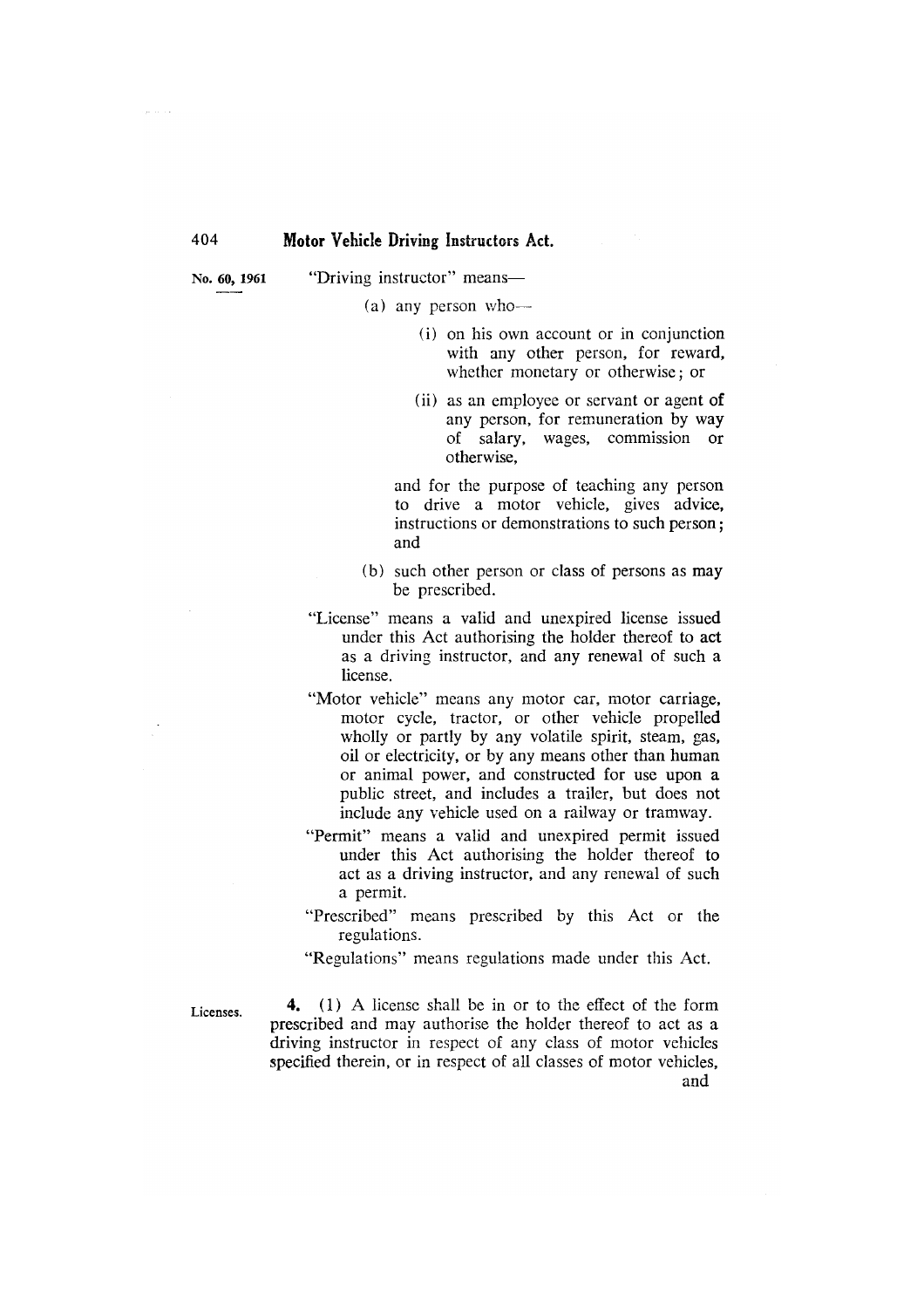405

and where no class of motor vehicles is specified in a license, No. 60, 1961 the license shall be deemed to authorise the holder thereof to act as a driving instructor in respect of all classes of motor vehicles.

(2) A license shall, unless sooner suspended or cancelled, be in force for a period of twelve months from the date of its issue.

(3) A license may be renewed, and on each renewal shall take effect for a further period of twelve months.

5. (1) An application for a license shall be in or to the Application effect of the prescribed form and shall be lodged with the <sup>for license</sup>. Commissioner.

(2) The application shall be accompanied by the prescribed fee. Different fees may be prescribed in respect of licenses and renewals of licenses.

(3) The Commissioner shall, upon the receipt of an application for a license, and may, upon receipt of an application for the renewal of a license, notify the Commissioner of Police who, upon being so notified, shall cause enquiries to be made as to the character of the applicant and may, if the Commissioner of Police considers it necessary to do so, require the applicant to submit himself to a test of his competency as a driver of motor vehicles, or of motor vehicles of the class in respect of which he has applied for a license or renewal of a license, and to a test of his knowledge of such of the provisions of the Motor Traffic Act, 1909, as amended by subsequent Acts, and of the regulations made thereunder, as relate to drivers of motor vehicles.

The Commissioner of Police shall, as soon as practicable after being so notified, furnish to the Commissioner a report on the character of the applicant and where the applicant is not required by the Commissioner of Police to submit himself to any test referred to in this subsection, or where he has been so required and has completed the test, a report-

(a) on the competency of the applicant as a driver of motor vehicles, or of motor vehicles of the class in respect of which the applicant has applied for a license or renewal of a license; and

 $(b)$ 

أستعدا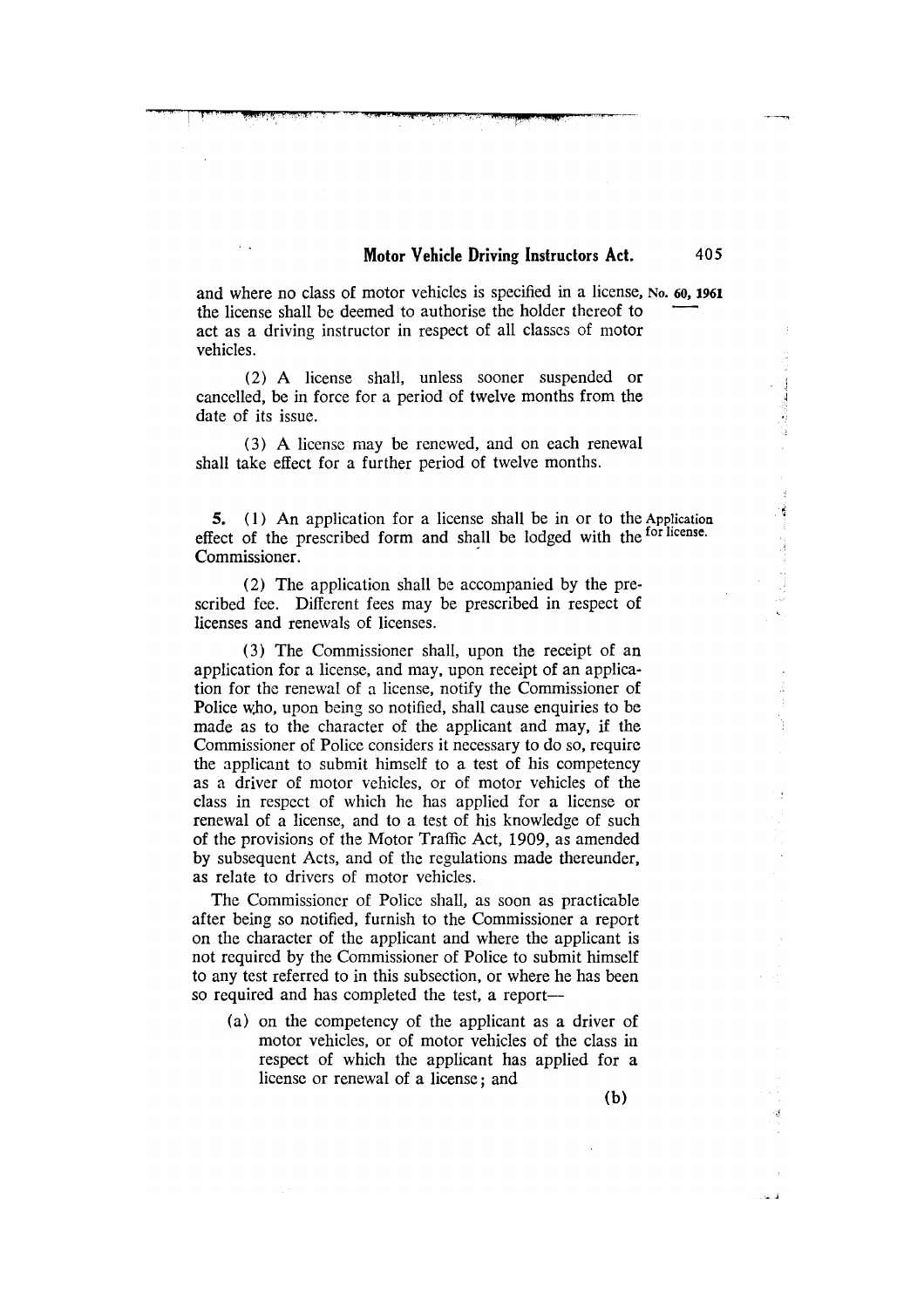No. 60, 1961

(b) on the applicant's knowledge of such of the provisions of the Motor Traffic Act, 1909, as amended by subsequent Acts, and of the regulations made thereunder, as relate to drivers of motor vehicles.

(4) Where the Commissioner, after considering the report of the Commissioner of Police made under subsection three of this section in respect of any applicant, and such other matters as the Commissioner thinks fit, is satisfied that the applicant-

- (a) has attained the age of twenty-one years;
- (b) is a person of good character;
- (c) is a fit and proper person to act as a driving instructor:
- (d) has such competency as a driver of motor vehicles, or motor vehicles of the class in respect of which the applicant has applied for a license, and such knowledge of the provisions, referred to in subsection three of this section, of the Motor Traffic Act, 1909, as amended by subsequent Acts, and of the regulations made thereunder, as would justify the grant to the applicant of a license;
- (e) is competent to teach persons to drive motor vehicles, or motor vehicles of the class in respect of which he has applied for a license;
- (f) is the holder of a license under the Motor Traffic Act, 1909, as amended by subsequent Acts, to drive all classes of motor vehicles or motor vehicles of the class in respect of which he has applied for a license and has, for a period of not less than three years during the period of four years next preceding the date of his application, held such a license, or a license under the law for the time being in force in any State or country to drive all classes of motor vehicles or motor vehicles of the class, in respect of which he has applied for a license, as the case may be; and
- (g) has completed a course in driving instruction conducted by the Department of Technical Education or by such other authority as may be prescribed or has such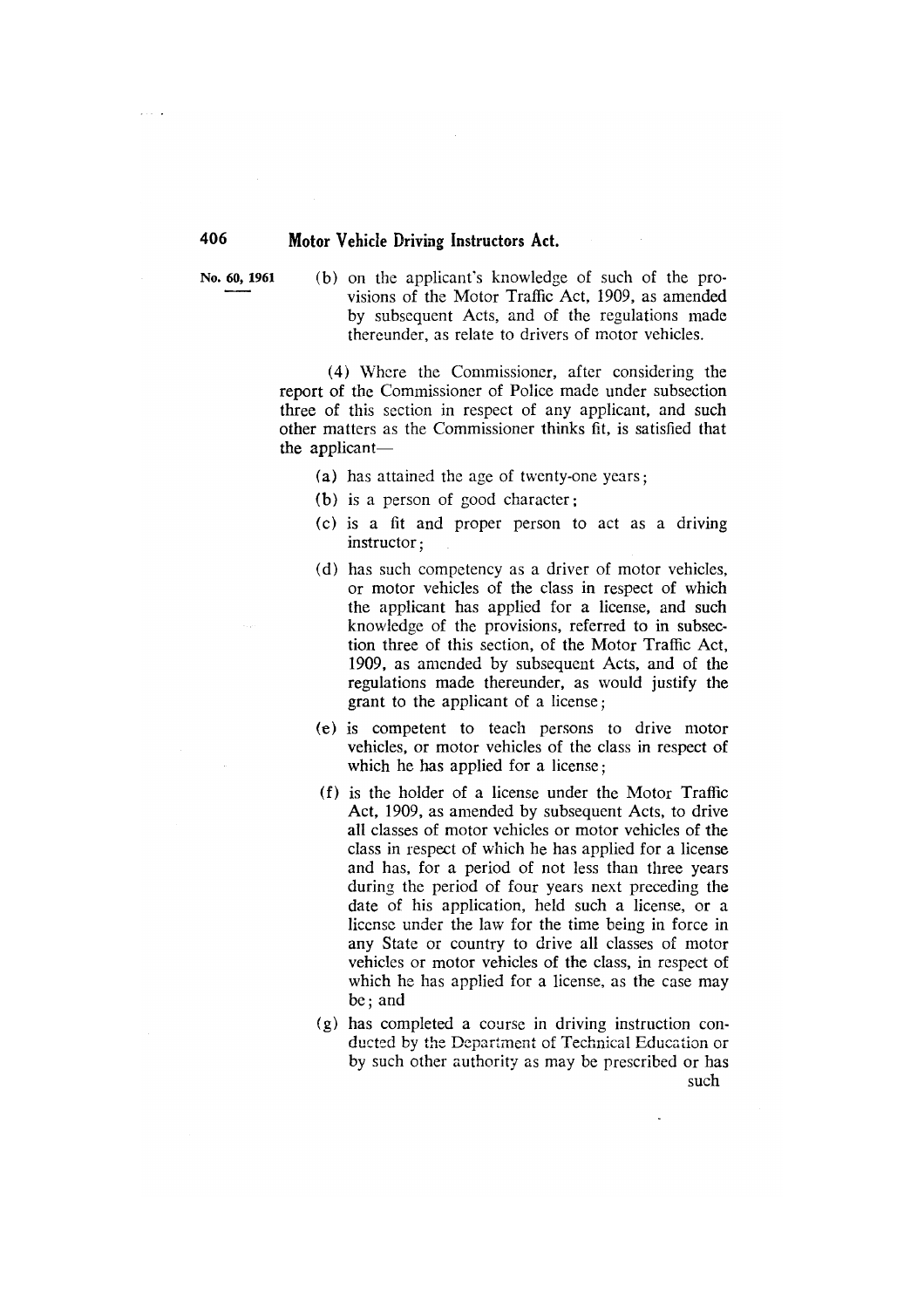407

.<br>The company company

such other qualifications and experience, as a driving No. 60, 1961 instructor, as would justify the grant to him of a license without his having completed any such course.

the Commissioner may grant the application.

Service Contract

Paragraph (g) of this subsection shall not apply to any application granted before a day to be appointed by the Governor and notified by proclamation published in the Gazette, nor to any application for a renewal of a license granted after that day. The day so appointed shall be not earlier than three months after the day appointed pursuant to subsection two of section one of this Act.

(5) (a) A license may be issued subject to such conditions as the Commissioner may determine and as may be specified in the license.

(b) The Commissioner, by notice sent to the holder of a license, may, during the currency of the license, revoke or vary any conditions attached to the license or attach new conditions to the license.

**6.** (1) The Commissioner may cancel or suspend any Cancellation or suspenlicense ifsion of

- (a) the license was issued erroneously or granted in licenses. consequence of any false or fraudulent document, statement or representation;
- (b) any prescribed fee for the license is due and unpaid;
- (c) the holder thereof is convicted of an offence against this Act or the regulations:
- (d) the Commissioner is not satisfied that the holder of the license complies with any of the requirements applicable to him and specified in paragraphs (a),  $(b)$ ,  $(c)$ ,  $(d)$ ,  $(e)$ ,  $(f)$  and  $(g)$  of subsection four of section five of this Act.

(2) Where any license has been cancelled or suspended, the person to whom the license was issued shall deliver up the license to the Commissioner within such time as may be specified in a notice given by the Commissioner to that person for the purpose.

 $(3)$ 

أسند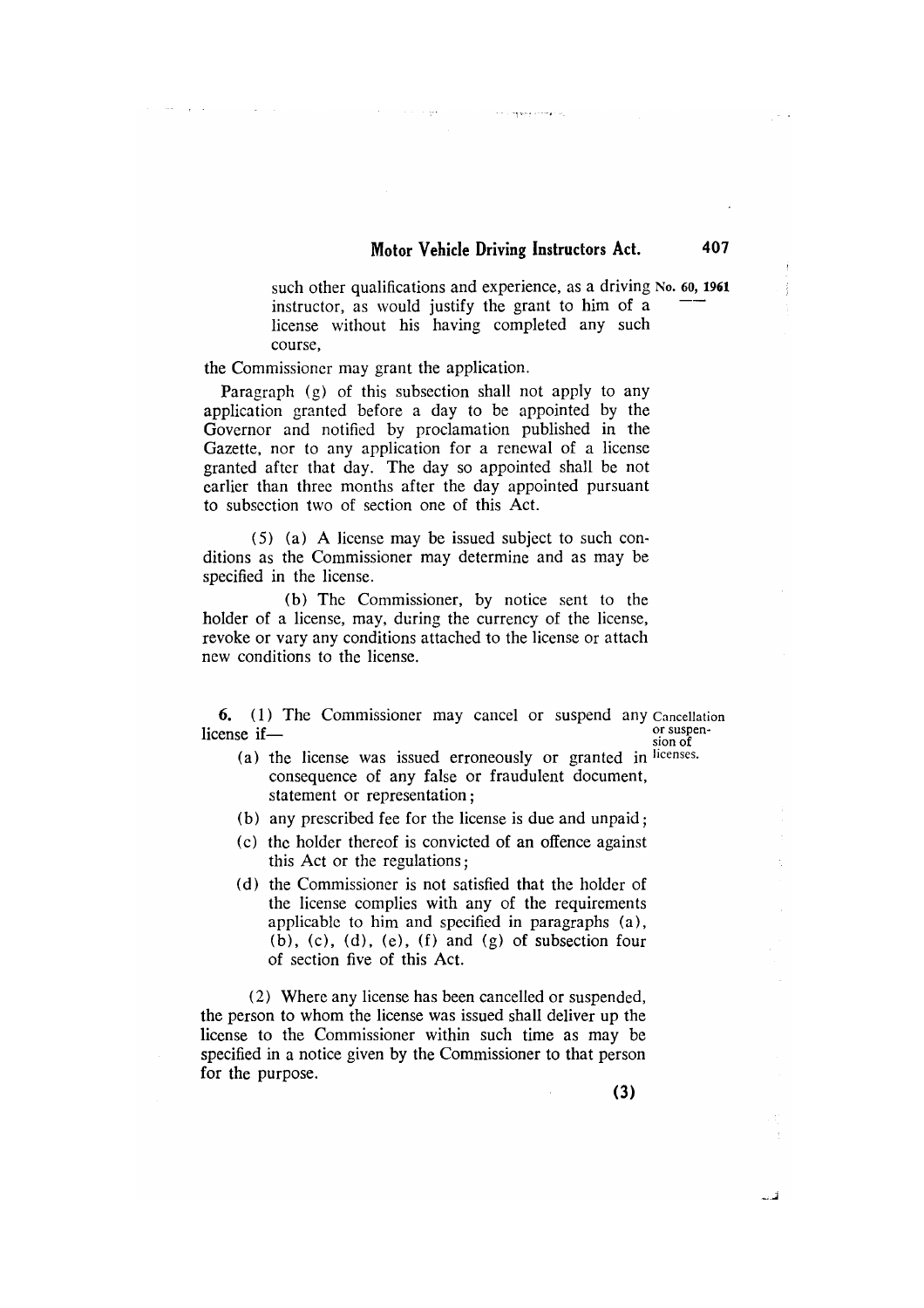No. 60, 1961

(3) Particulars of the cancellation or suspension of a license shall be entered in the record of licenses and permits referred to in section eleven of this Act.

Appeal against decision of Commissioner.

7. (1) (a) Where the Commissioner refuses an application for a license or cancels or suspends a license, or issues a license subject to any conditions, he shall notify the person making the application or the driving instructor, as the case may be, of his decision and of the grounds therefor.

(b) Such person or driving instructor may in the prescribed manner appeal to a court of petty sessions against the Commissioner's decision.

(c) Notice of any such appeal shall be lodged with the clerk of the court of petty sessions to which the appeal is being made and with the Commissioner within one month after the person or driving instructor, as the case may be, was notified of the decision of the Commissioner as directed by paragraph (a) of this subsection. The notice shall specify the grounds of appeal.

(2) Any report furnished to the Commissioner by the Commissioner of Police in relation to the person making an appeal under this section shall be admissible in evidence in that appeal.

(3) The decision of the court given in any appeal under this section shall be final and shall be deemed to be the decision of the Commissioner and be carried into effect accordingly.

(4) Every appeal under this section shall be in the nature of a rehearing and shall be heard before a court of petty sessions holden before a stipendiary magistrate.

Permits.

8.  $(1)$  Where —

- (a) an application is made for a license; and
- (b) the Commissioner is making, but has not completed, enquiries as to whether the applicant complies with the requirements applicable to him and specified in paragraphs (a), (b), (c), (d), (e), (f) and (g) of subsection four of section five of this Act, or is not satisfied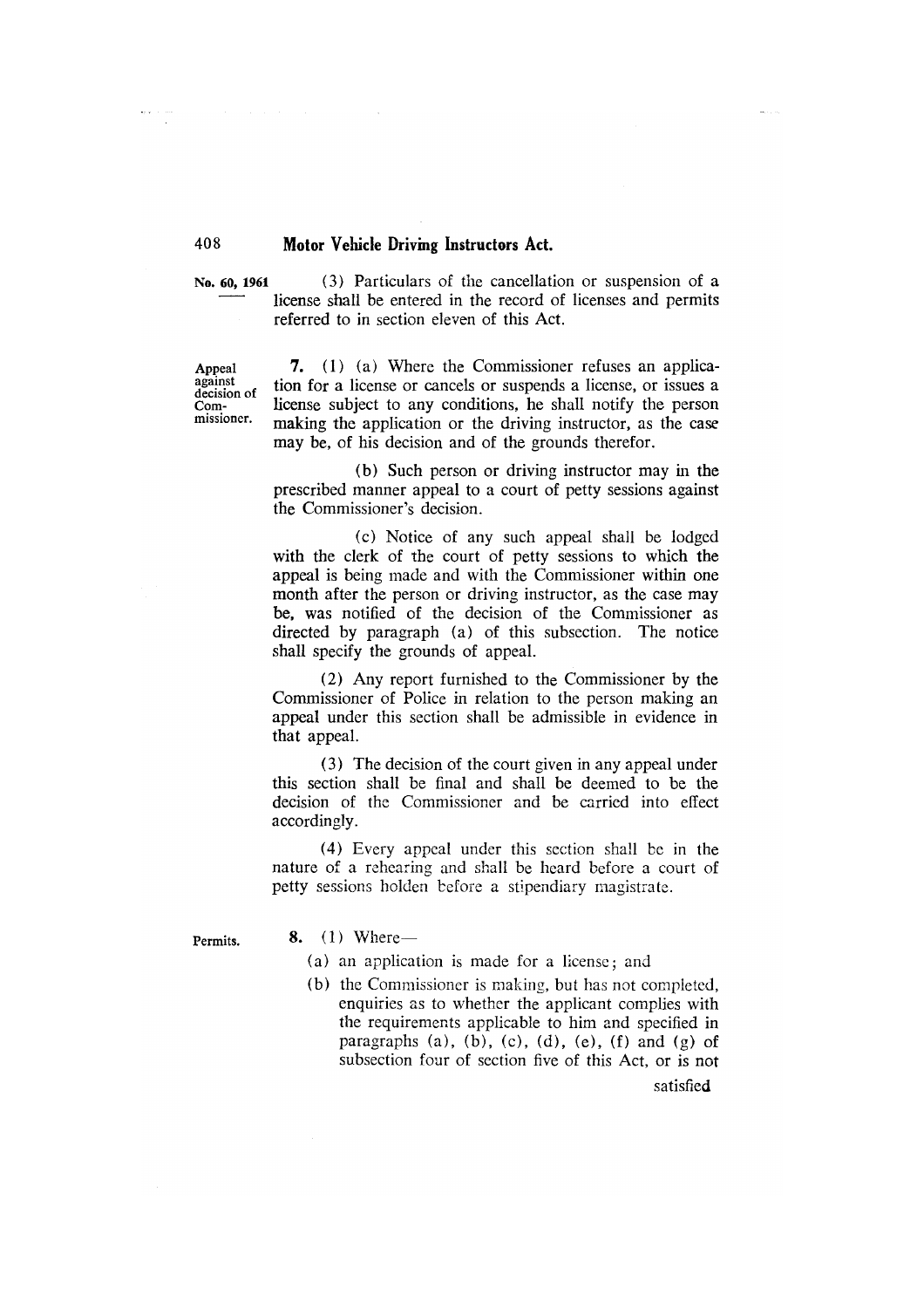satisfied that the applicant complies with all or any No. 60, 1961 of the requirements applicable to him and specified in those paragraphs; and

(c) the applicant so requests and pays the prescribed fee.

the Commissioner may issue to the applicant a permit authorising the holder thereof to act as a driving instructor.

 $(2)$  Any such permit—

- (a) shall be in force for such period, not exceeding six months, as the Commissioner determines and specifies in the permit;
- (b) shall be subject to such conditions as may be so specified; and
- (c) may on payment of the prescribed fee be renewed for such period, not exceeding six months for any one renewal, as the Commissioner may determine and specify in the renewed permit.

(3) The Commissioner may at any time during the currency of any such permit revoke the permit, vary any conditions attached to the permit or attach new conditions to the permit.

(4) The Commissioner shall, where a license is issued to the holder of any such permit, revoke such permit, and may refund to such holder such portion of the fee paid for the permit, as the Commissioner thinks fit.

9. (1) After the expiration of three months from the offences. commencement of this Act no person shall-

- (a) act as a driving instructor in respect of a motor vehicle of any class, unless he is the holder of a license or permit authorising him to act as a driving instructor in respect of that class:
- (b) advertise, notify or state that he acts or is willing to act as a driving instructor unless the advertisement. notification or statement specifies the class of motor vehicles in respect of which such person acts or is

willing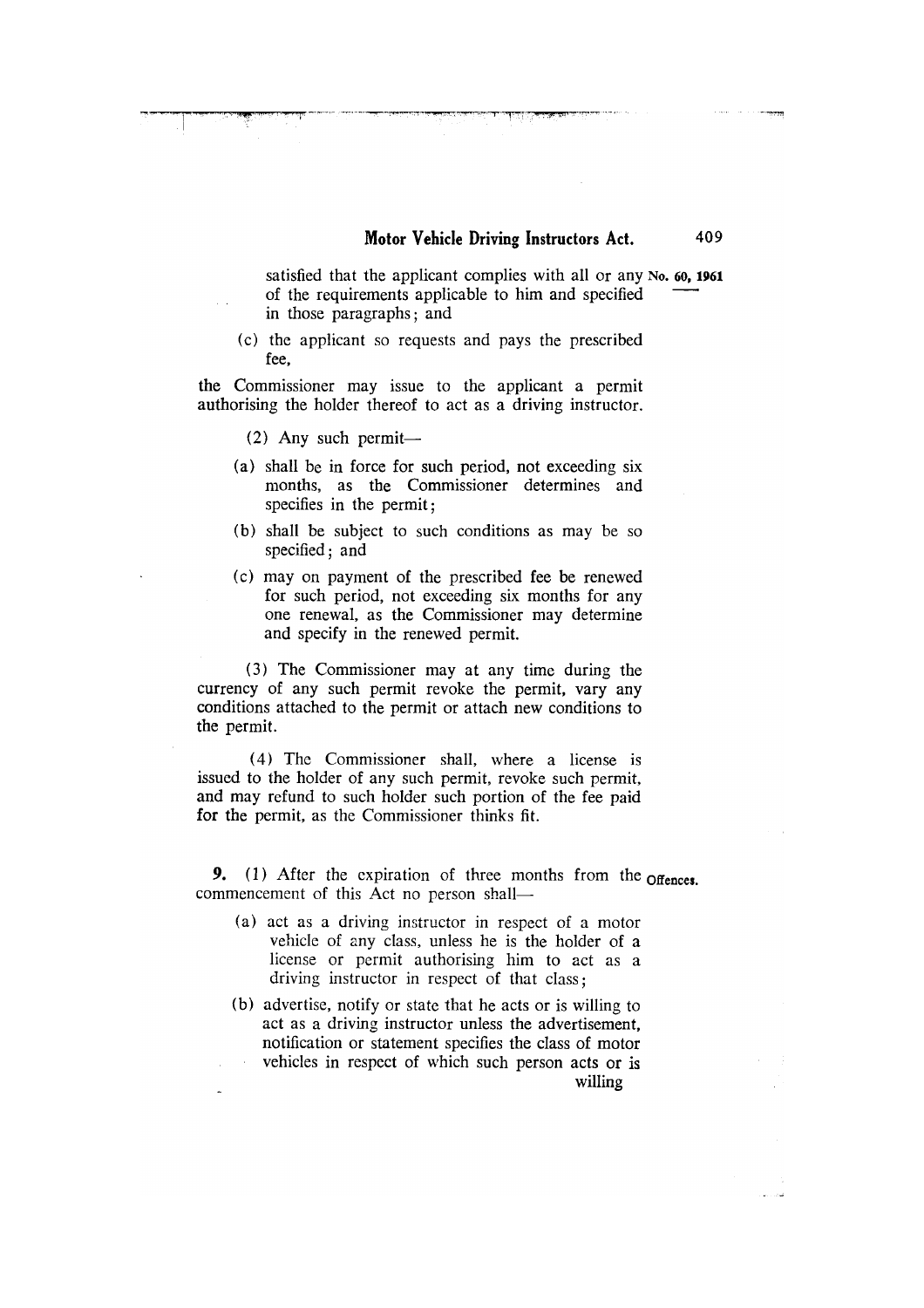No. 60, 1961

willing to act as a driving instructor and such person is the holder of a license or permit authorising him to act as a driving instructor in respect of that class;

- (c) if he is the holder of a license or permit, act as a driving instructor in contravention of any conditions attached to such license or permit; or
- (d) while acting as a driving instructor, use upon a public street any motor vehicle which is not equipped as required by the regulations or which does not comply with the provisions of the Motor Traffic Act, 1909, as amended by subsequent Acts, and the regulations made thereunder, applicable thereto and relating to the construction and equipment of motor vehicles.

(2) Without limiting the liability of any other person, where any person commits an offence under subsection one of this section and such person is acting as the employee, servant or agent of any other person, such other person shall be guilty of an offence against this Act unless, where the offence committed by the employee, servant or agent, as the case may be, is under paragraph (a), (b) or (c) of subsection one of this section, he proves to the satisfaction of the court before which he is charged that he did not know and could not with reasonable diligence have discovered that, as the case may be, such employee, servant or agent was not the holder of a license or permit authorising him to act as a driving instructor in respect of the class of motor vehicles concerned, or acted as a driving instructor in contravention of any conditions attached to the license or permit held by such employee, servant or agent.

(3) Any person guilty of an offence against this section shall for every such offence be liable to a penalty not exceeding one hundred pounds.

Recovery  $\bar{p}$  enalties.

10. (1) Any penalty imposed by this Act or the regulations may be recovered in a summary manner before a stipendiary magistrate or any two justices in petty sessions.

 $(2)$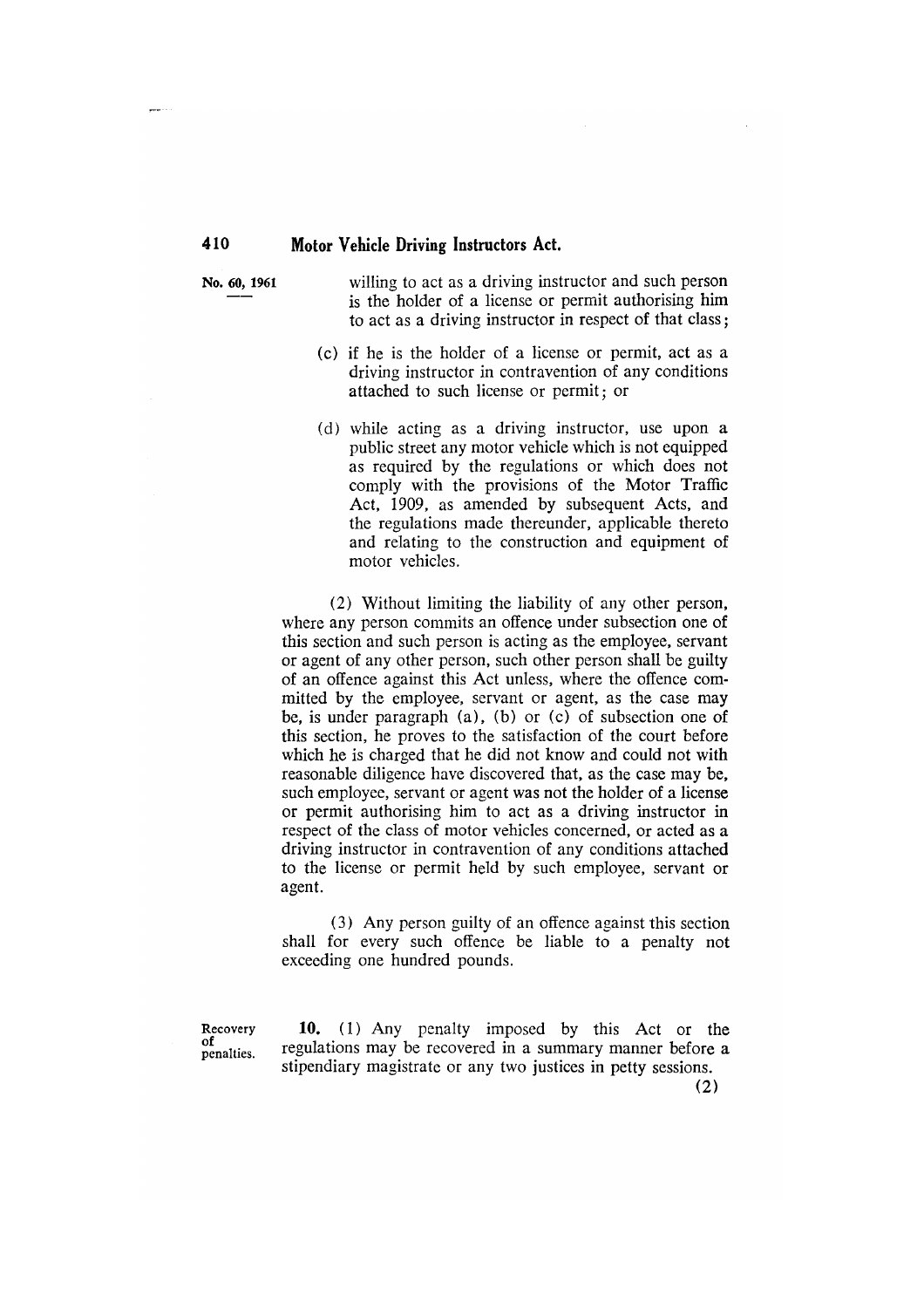411

 $\sim$ 

.<br>پي

(2) Any court before whom a person is convicted of No. 60, 1961 an offence against this Act or the regulations shall cause particulars of such conviction to be forwarded to the Commissioner.

11. (1) The Commissioner shall keep records of licenses Records and permits and matters pertaining thereto, including, but and evidence. without limiting the generality of the foregoing, particulars in relation to the grant, refusal, renewal, suspension and cancellation of licenses and the grant, refusal and revocation of permits.

(2) A certificate purporting to be signed by a prescribed officer certifying that on any date or during any period specified in the certificate the particulars set forth in the certificate as to any of the matters specified in subsection one of this section did or did not appear on or from such records shall, in all courts and upon all occasions whatsoever, without proof of the signature or of the official character of the person purporting to have signed the certificate and without the production of any record or document upon which the certificate is founded, be prima facie evidence of the particulars certified in and by the certificate.

12. (1) The Commissioner may delegate to any officer Delegation nominated by him any of his powers, authorities, duties of powers, or functions under this Act, other than this power of delegation.

(2) A delegation may be made in respect of any matter or any class of matters or generally, or may be limited to any part of the State, and may be made subject to, or on such terms and conditions as the Commissioner thinks fit.

(3) Every delegation under this section shall be revocable at the will of the Commissioner, but no delegation shall prevent the exercise of any power, authority, duty or function by the Commissioner.

13.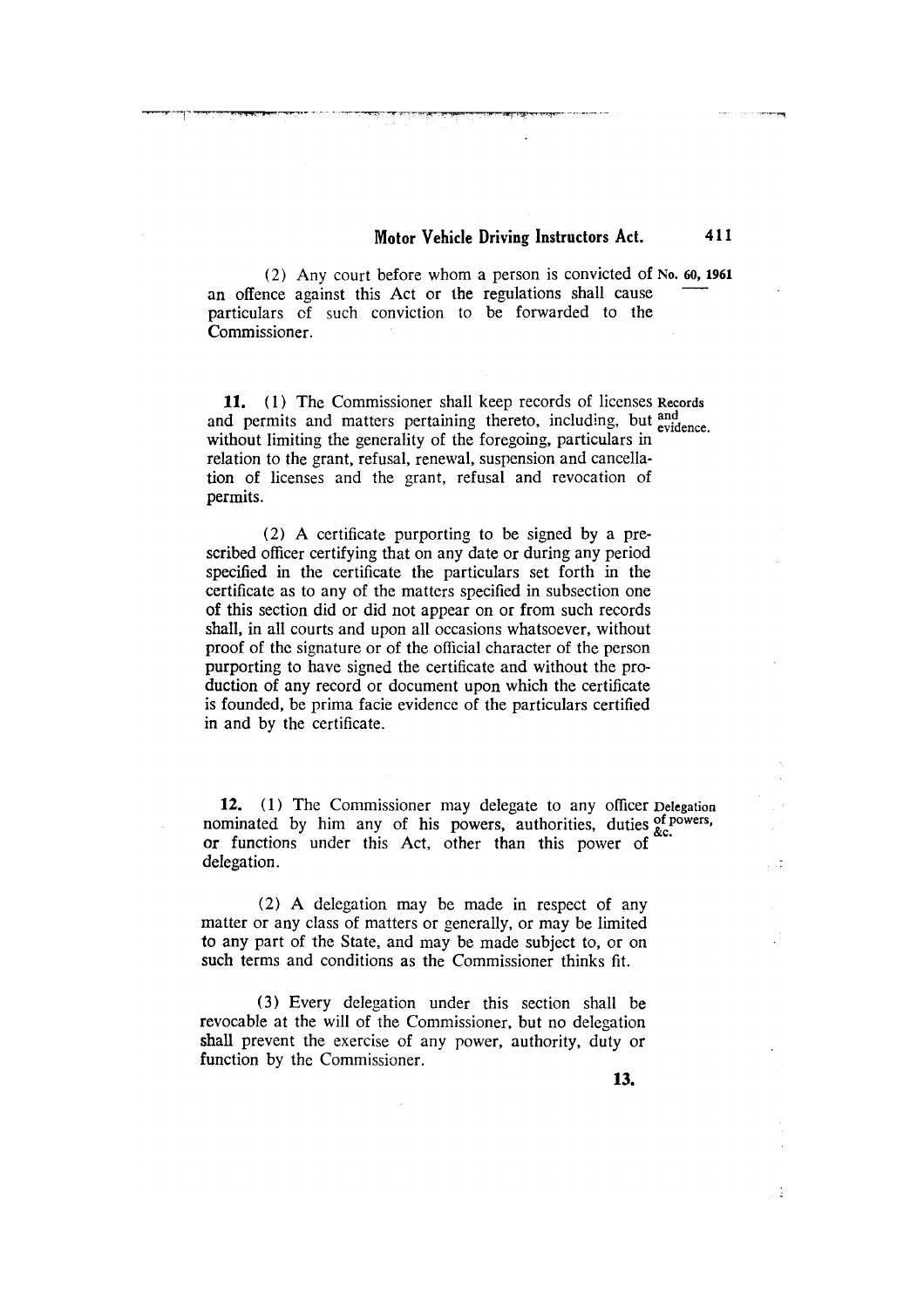13. (1) The Transport Act, 1930, as amended by subse-No. 60, 1961 Amendment quent Acts, is amended—

of Act No. 18, 1930. Sec. 202. (Road Transport and Traffic Fund.)

 $\mathbf{p}$ 

- (a) by inserting at the end of subsection one of section two hundred and two the following new  $\text{param}$ :  $-$ 
	- (e) all fees charged under the Motor Vehicle Driving Instructors Act, 1961;
- (b) by inserting at the end of subsection two of the same section the following new paragraphs: -
	- (g) all administrative and other expenses of the Commissioner in respect of the Motor Vehicle Driving Instructors Act, 1961:
	- (h) an amount agreed upon by the Commissioner and the Commissioner of Police in respect of the duties of the Commissioner of Police referred to in subsection two of section two of the Motor Vehicle Driving Instructors Act, 1961.

(2) The Transport Act, 1930, as amended by subsequent Acts and by this Act, may be cited as the Transport Act. 1930-1961.

Consequential.

(3) The Government Railways and Transport (Amendment) Act, 1961, is amended by omitting subsection three of section one.

Regulations.

- 14. (1) The Governor may make regulations, not inconsistent with this Act, for or with respect to-
	- (a) prescribing any forms to be used under this Act;
	- (b) prescribing the fees to be paid under this Act;
	- (c) the renewal of licenses and permits and the return of expired licenses and permits;
	- (d) the display on or within any motor vehicle being used by a driving instructor for the purpose of giving instruction in the driving of the motor vehicle of the license or permit held by such driving instructor and of any photograph of, or other means of identifying, such driving instructor;

 $(e)$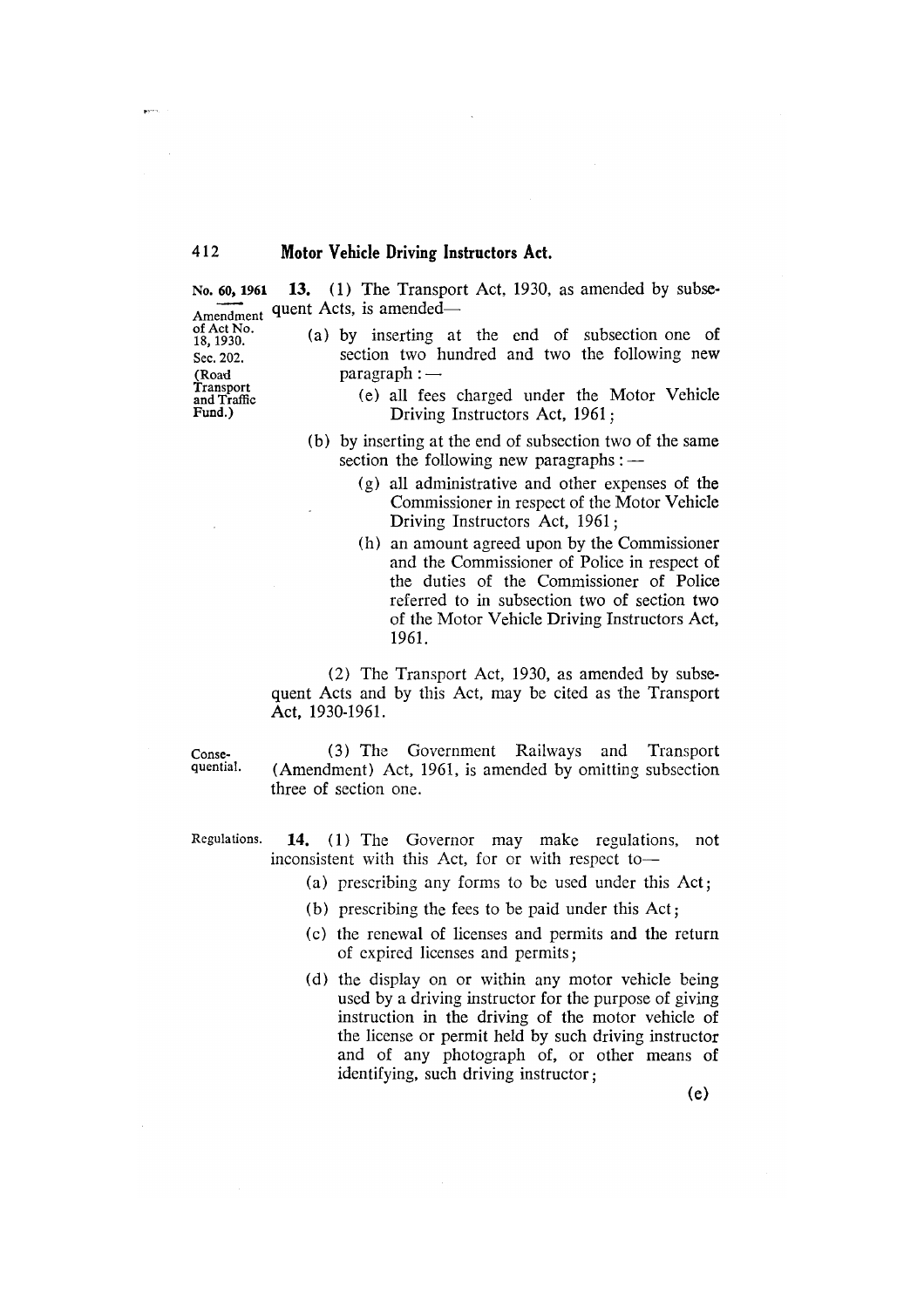413

- (e) the production to prescribed persons of licenses and No. 60, 1961 permits;
- (f) regulating advertisements, notices or claims, relating to the driving of any motor vehicles or the giving of instruction in the driving of any motor vehicles by driving instructors and persons carrying on the business of providing instruction in the driving of motor vehicles;
- $(g)$  the use of and the carriage of persons in any motor vehicles used for the purpose of giving instruction in the driving of motor vehicles;
- (h) the provision and use of special equipment on any motor vehicle used by a licensed driving instructor upon any public street for the purpose of giving instruction in the driving of such motor vehicle;
- (i) the production to the Commissioner by any applicant for a license or by any applicant for a permit or by any holder of a license or permit, of-
	- (i) evidence of the medical fitness of such applicant or holder to be the holder of a license or permit;
	- (ii) evidence of the fitness and qualifications of such applicant or holder to act as a driving instructor;
	- (iii) copies of a photograph of, or of other means of identifying, such applicant or holder;
- (i) the granting of exemption or conditional exemption from compliance with all or any of the provisions of this Act or the regulations:
- (k) the granting of duplicate licenses or permits and matters connected with such licenses or permits;
- (1) prescribing all matters which by this Act are required or permitted to be prescribed or which are necessary or convenient to be prescribed for carrying out or giving effect to this Act:

 $(m)$ 

À

 $\sim$